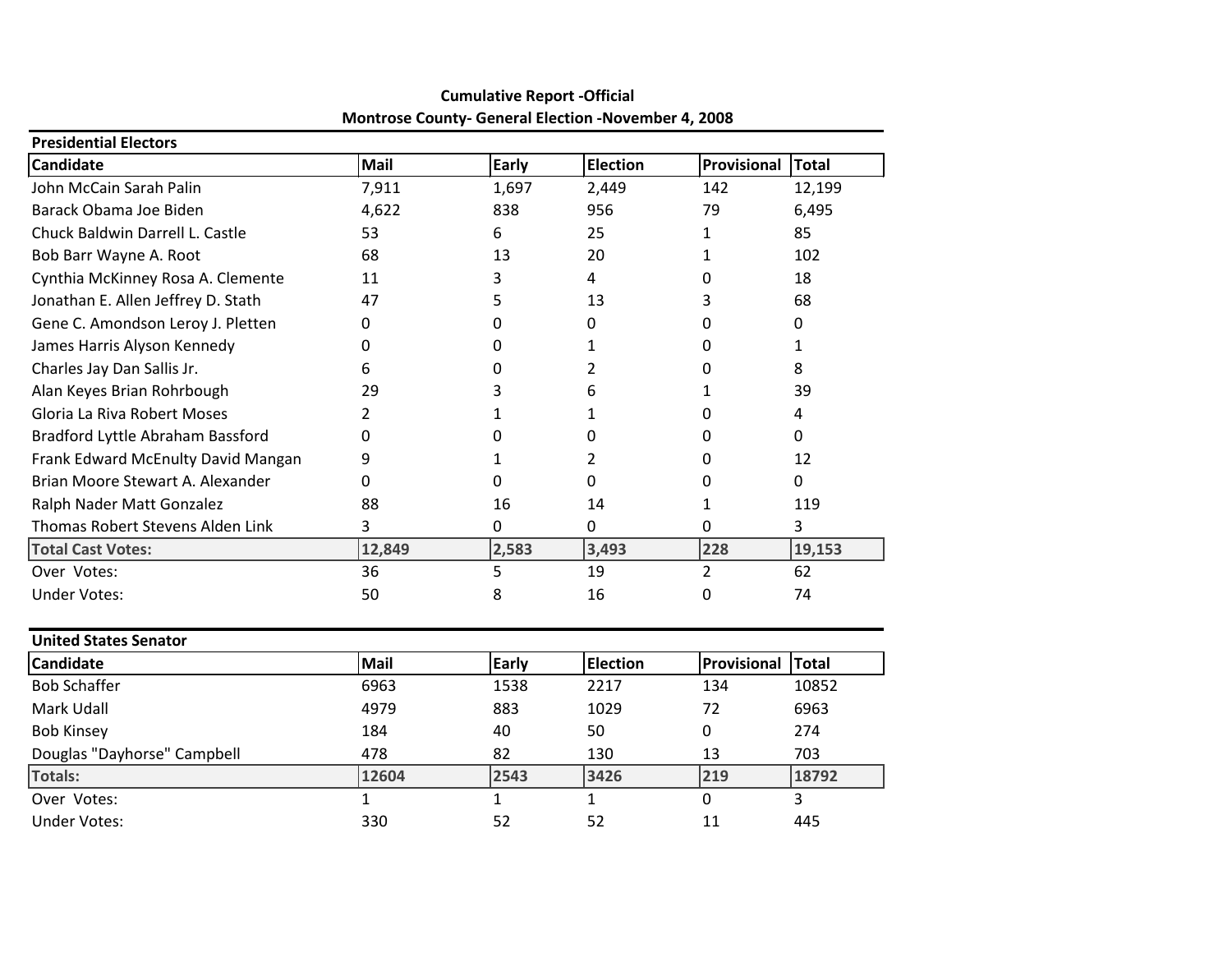| <b>Montrose County- General Election -November 4, 2008</b><br>Representative to the 111th United States Congress-District 3 |       |      |      |     |       |  |  |
|-----------------------------------------------------------------------------------------------------------------------------|-------|------|------|-----|-------|--|--|
|                                                                                                                             |       |      |      |     |       |  |  |
| John T. Salazar                                                                                                             | 5963  | 1115 | 1391 | 104 | 8573  |  |  |
| Wayne Wolf                                                                                                                  | 6609  | 1418 | 1993 | 114 | 10134 |  |  |
| Totals:                                                                                                                     | 12572 | 2533 | 3384 | 218 | 18707 |  |  |
| Over Votes:                                                                                                                 |       |      | 0    |     |       |  |  |
| Under Votes:                                                                                                                | 363   | 63   | 144  | 12  | 582   |  |  |

| State Board of Education Congressional District 3, |       |       |                 |                          |       |  |  |  |
|----------------------------------------------------|-------|-------|-----------------|--------------------------|-------|--|--|--|
| <b>Candidate</b>                                   | Mail  | Early | <b>Election</b> | <b>Provisional Total</b> |       |  |  |  |
| Jill L. Brake                                      | 4052  | 767   | 942             | 66                       | 5827  |  |  |  |
| Marcia Neal                                        | 7578  | 1625  | 2258            | 131                      | 11592 |  |  |  |
| Totals:                                            | 11630 | 2392  | 3200            | 197                      | 17419 |  |  |  |
| Over Votes:                                        |       |       |                 |                          |       |  |  |  |
| Under Votes:                                       | 1299  | 204   | 328             | 33                       | 1864  |  |  |  |

| <b>State Representative District 58</b> |       |              |                  |                          |       |  |  |  |
|-----------------------------------------|-------|--------------|------------------|--------------------------|-------|--|--|--|
| Candidate                               | Mail  | <b>Early</b> | <b>IElection</b> | <b>Provisional Total</b> |       |  |  |  |
| Scott R. Tipton                         | 7656  | 1653         | 2314             | 138                      | 11761 |  |  |  |
| Noelle Hagan                            | 4860  | 862          | 1037             | 69                       | 6828  |  |  |  |
| Totals:                                 | 12516 | 2515         | 3351             | 207                      | 18589 |  |  |  |
| Over Votes:                             |       |              |                  |                          |       |  |  |  |
| Under Votes:                            | 413   | 81           | 177              | 23                       | 694   |  |  |  |

| District Attorney -7th Judicial District, Vote For 1 |             |              |          |                          |       |  |  |  |
|------------------------------------------------------|-------------|--------------|----------|--------------------------|-------|--|--|--|
| <b>Candidate</b>                                     | <b>Mail</b> | <b>Early</b> | Election | <b>Provisional Total</b> |       |  |  |  |
| Myrl Serra                                           | 9332        | 2015         | 2715     | 157                      | 14219 |  |  |  |
| Totals:                                              | 9332        | 2015         | 2715     | 157                      | 14219 |  |  |  |
| Over Votes:                                          |             |              |          |                          |       |  |  |  |
| Under Votes:                                         | 3598        | 581          | 813      | 73                       | 5065  |  |  |  |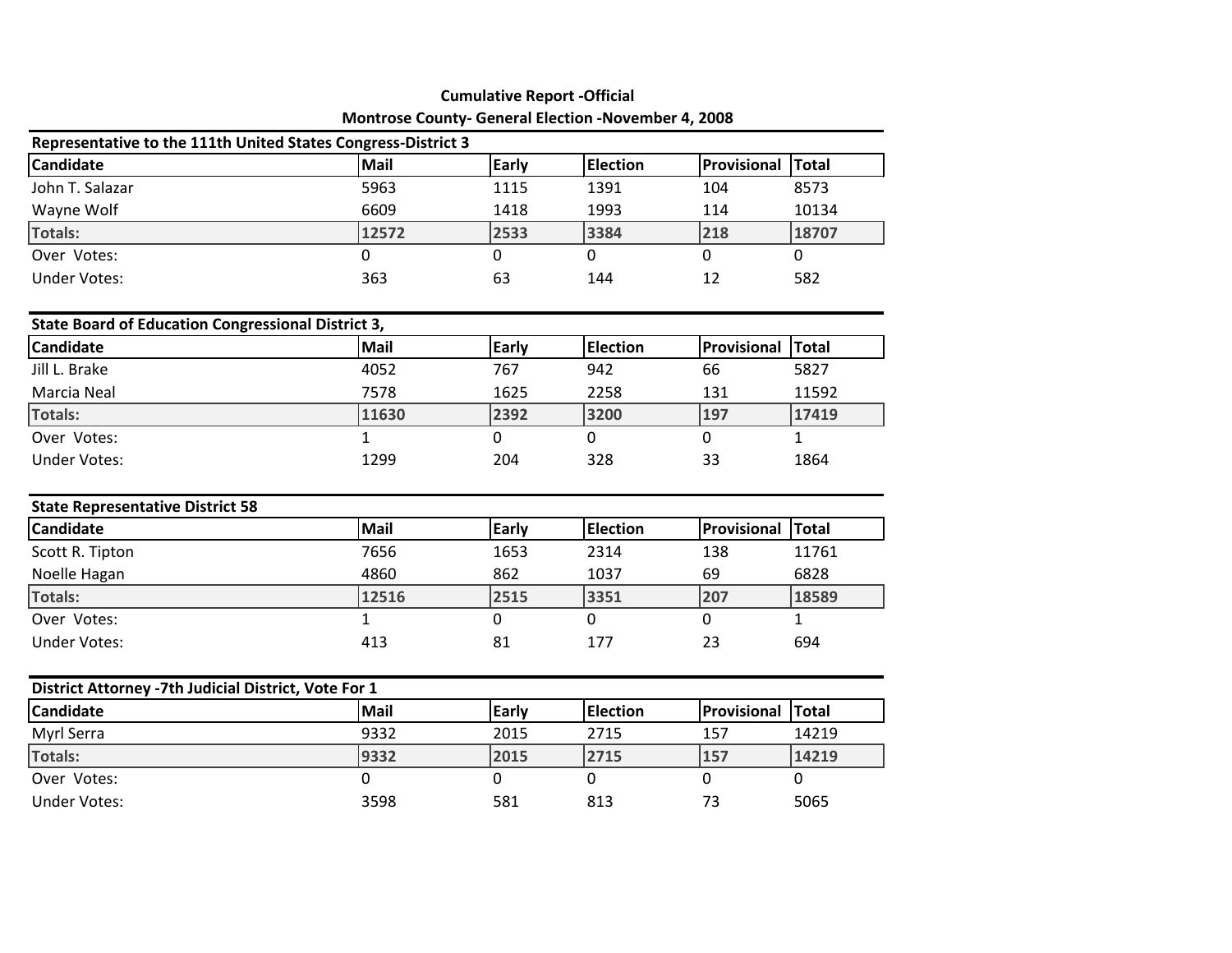| Montrose County- General Election -November 4, 2008                               |      |       |                  |             |               |  |  |  |
|-----------------------------------------------------------------------------------|------|-------|------------------|-------------|---------------|--|--|--|
| Shall Justice Allison H. Eid of the Colorado Supreme Court be retained in office? |      |       |                  |             |               |  |  |  |
| <b>Candidate</b>                                                                  | Mail | Early | <b>IElection</b> | Provisional | <b>ITotal</b> |  |  |  |
| <b>YES</b>                                                                        | 7188 | 1431  | 1912             | 132         | 10663         |  |  |  |
| <b>NO</b>                                                                         | 2807 | 665   | 922              | 45          | 4439          |  |  |  |
| Totals:                                                                           | 9995 | 2096  | 2834             | 177         | 15102         |  |  |  |
| Over Votes:                                                                       |      |       |                  |             |               |  |  |  |
| Under Votes:                                                                      | 2933 | 500   | 694              | 53          | 4180          |  |  |  |

| Shall Justice Gregory J. Hobbs Jr. of the Colorado Supreme Court be retained in office? |      |       |                 |             |              |  |  |  |  |
|-----------------------------------------------------------------------------------------|------|-------|-----------------|-------------|--------------|--|--|--|--|
| <b>Candidate</b>                                                                        | Mail | Early | <b>Election</b> | Provisional | <b>Total</b> |  |  |  |  |
| <b>YES</b>                                                                              | 6918 | 1389  | 1883            | 123         | 10313        |  |  |  |  |
| <b>NO</b>                                                                               | 2976 | 681   | 929             | 55          | 4641         |  |  |  |  |
| Totals:                                                                                 | 9894 | 2070  | 2812            | 178         | 14954        |  |  |  |  |
| Over Votes:                                                                             |      |       | 0               | 0           |              |  |  |  |  |
| Under Votes:                                                                            | 3034 | 526   | 716             | 52          | 4328         |  |  |  |  |

| Shall Judge Steven L. Bernard of the Colorado Court of Appeals be retained in office? |             |       |                  |                     |               |  |  |  |
|---------------------------------------------------------------------------------------|-------------|-------|------------------|---------------------|---------------|--|--|--|
| Candidate                                                                             | <b>Mail</b> | Early | <b>IElection</b> | <b>IProvisional</b> | <b>ITotal</b> |  |  |  |
| <b>YES</b>                                                                            | 7001        | 1397  | 1874             | 133                 | 10405         |  |  |  |
| <b>NO</b>                                                                             | 2837        | 658   | 910              | 45                  | 4450          |  |  |  |
| Totals:                                                                               | 9838        | 2055  | 2784             | 178                 | 14855         |  |  |  |
| Over Votes:                                                                           |             |       |                  |                     | 0             |  |  |  |
| <b>Under Votes:</b>                                                                   | 3092        | 541   | 744              | 52                  | 4429          |  |  |  |

| Shall Judge David M. Furman of the Colorado Court of Appeals be retained in office? |             |       |                 |                          |       |  |  |  |
|-------------------------------------------------------------------------------------|-------------|-------|-----------------|--------------------------|-------|--|--|--|
| <b>Candidate</b>                                                                    | <b>Mail</b> | Early | <b>Election</b> | <b>Provisional Total</b> |       |  |  |  |
| <b>YES</b>                                                                          | 6967        | 1367  | 1848            | 131                      | 10313 |  |  |  |
| NO.                                                                                 | 2827        | 682   | 916             | 46                       | 4471  |  |  |  |
| Totals:                                                                             | 9794        | 2049  | 2764            | 177                      | 14784 |  |  |  |
| Over Votes:                                                                         |             |       |                 |                          |       |  |  |  |
| Under Votes:                                                                        | 3133        | 547   | 764             | 53                       | 4497  |  |  |  |

#### **Cumulative Report -Official<br>unty-General Election -November 4, 2008** Montrose County- General Election - No

┑

 $\Box$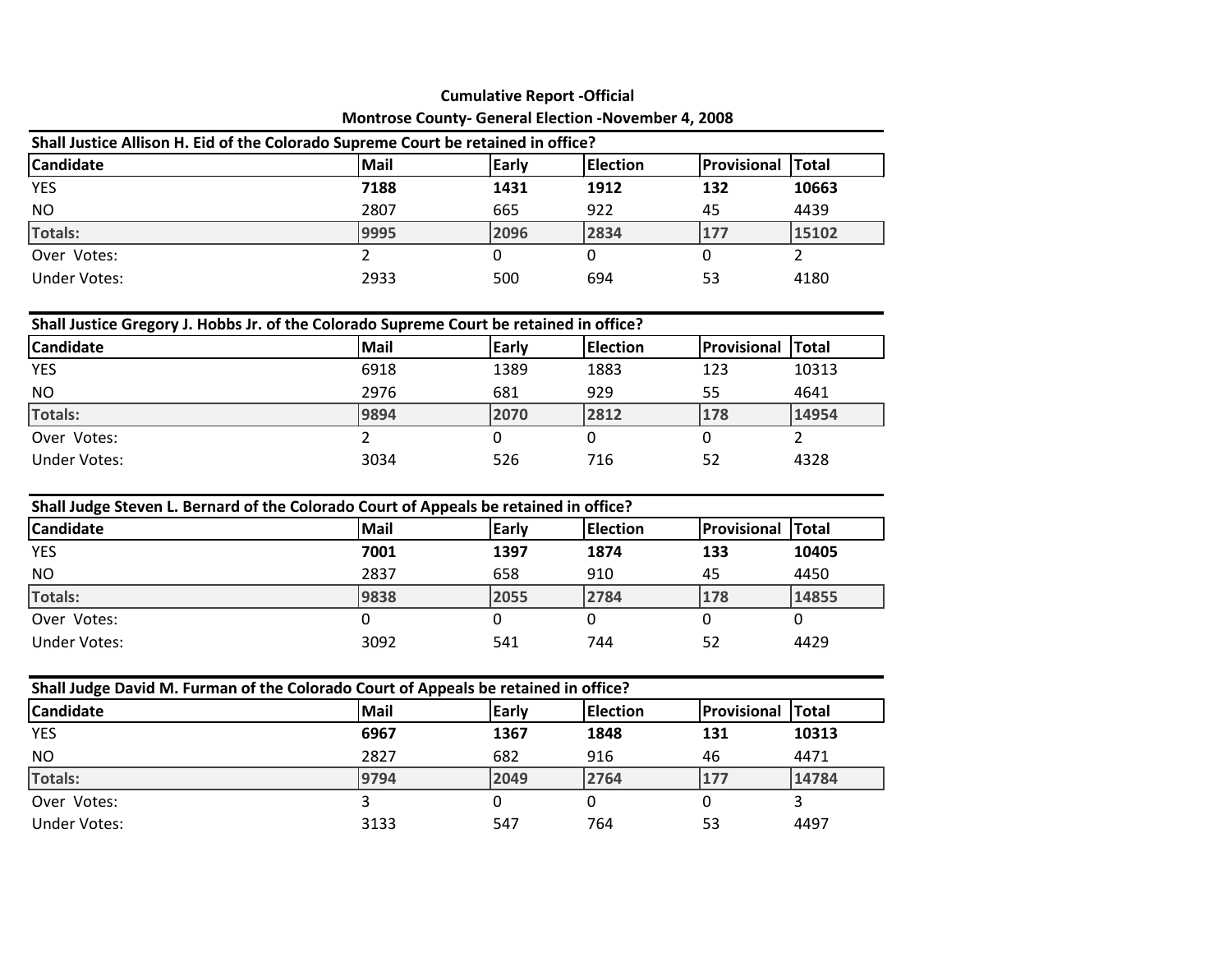|                                                                                         | <b>Cumulative Report -Official</b>                                     |      |      |     |       |  |  |  |  |
|-----------------------------------------------------------------------------------------|------------------------------------------------------------------------|------|------|-----|-------|--|--|--|--|
|                                                                                         | <b>Montrose County- General Election -November 4, 2008</b>             |      |      |     |       |  |  |  |  |
| Shall Judge Robert D. Hawthorne of the Colorado Court of Appeals be retained in office? |                                                                        |      |      |     |       |  |  |  |  |
| <b>Candidate</b>                                                                        | Provisional<br><b>Election</b><br>Mail<br><b>Early</b><br><b>Total</b> |      |      |     |       |  |  |  |  |
| <b>YES</b>                                                                              | 6445                                                                   | 1334 | 1817 | 117 | 9713  |  |  |  |  |
| NO                                                                                      | 3287                                                                   | 709  | 938  | 57  | 4991  |  |  |  |  |
| Totals:                                                                                 | 9732                                                                   | 2043 | 2755 | 174 | 14704 |  |  |  |  |
| Over Votes:                                                                             | 4                                                                      |      |      | 0   | 4     |  |  |  |  |
| Under Votes:                                                                            | 3194                                                                   | 553  | 773  | 56  | 4576  |  |  |  |  |

| Shall Judge Jerry N. Jones of the Colorado Court of Appeals be retained in office? |      |       |                  |                    |               |  |  |  |  |
|------------------------------------------------------------------------------------|------|-------|------------------|--------------------|---------------|--|--|--|--|
| <b>Candidate</b>                                                                   | Mail | Early | <b>IElection</b> | <b>Provisional</b> | <b>ITotal</b> |  |  |  |  |
| <b>YES</b>                                                                         | 6820 | 1353  | 1826             | 119                | 10118         |  |  |  |  |
| <b>NO</b>                                                                          | 2875 | 689   | 916              | 56                 | 4536          |  |  |  |  |
| Totals:                                                                            | 9695 | 2042  | 2742             | 175                | 14654         |  |  |  |  |
| Over Votes:                                                                        |      |       |                  |                    |               |  |  |  |  |
| Under Votes:                                                                       | 3231 | 554   | 785              | 55                 | 4625          |  |  |  |  |

| Shall Judge Gilbert M. Roman of the Colorado Court of Appeals be retained in office? |      |              |                  |                    |               |
|--------------------------------------------------------------------------------------|------|--------------|------------------|--------------------|---------------|
| <b>Candidate</b>                                                                     | Mail | <b>Early</b> | <b>IElection</b> | <b>Provisional</b> | <b>ITotal</b> |
| <b>YES</b>                                                                           | 6438 | 1328         | 1804             | 120                | 9690          |
| <b>NO</b>                                                                            | 3262 | 709          | 934              | 55                 | 4960          |
| Totals:                                                                              | 9700 | 2037         | 2738             | 175                | 14650         |
| Over Votes:                                                                          |      |              |                  |                    |               |
| Under Votes:                                                                         | 3226 | 559          | 790              | 55                 | 4630          |

| Shall Judge Diana L. Terry of the Colorado Court of Appeals be retained in office? |      |       |                 |                    |               |  |
|------------------------------------------------------------------------------------|------|-------|-----------------|--------------------|---------------|--|
| <b>Candidate</b>                                                                   | Mail | Early | <b>Election</b> | <b>Provisional</b> | <b>ITotal</b> |  |
| <b>YES</b>                                                                         | 6646 | 1346  | 1816            | 130                | 9938          |  |
| <b>NO</b>                                                                          | 3093 | 690   | 928             | 47                 | 4758          |  |
| Totals:                                                                            | 9739 | 2036  | 2744            | 177                | 14696         |  |
| Over Votes:                                                                        |      |       |                 |                    |               |  |
| Under Votes:                                                                       | 3189 | 560   | 784             | 53                 | 4586          |  |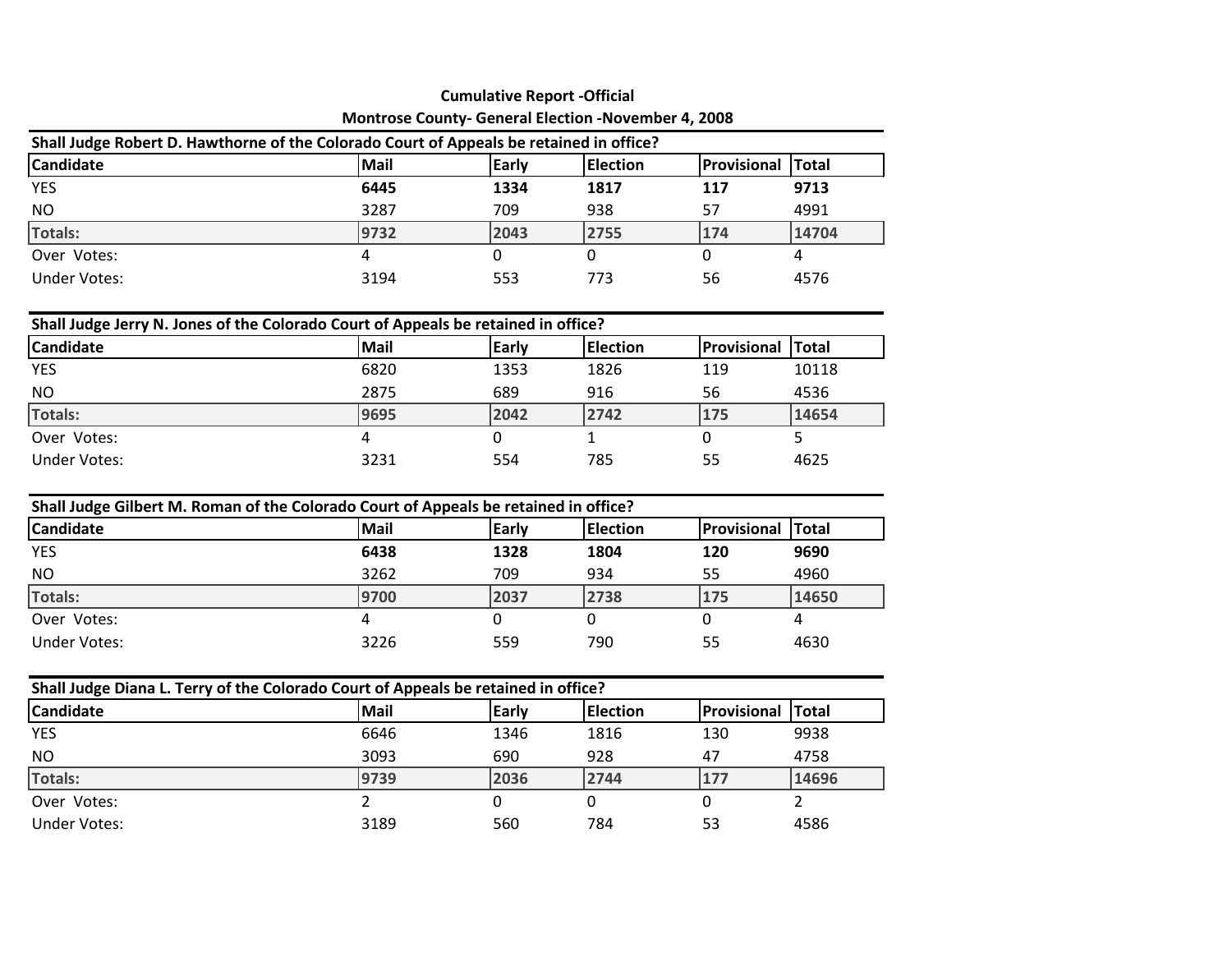|                  | <b>Montrose County- General Election -November 4, 2008</b>                           |                          |             |               |       |  |  |  |
|------------------|--------------------------------------------------------------------------------------|--------------------------|-------------|---------------|-------|--|--|--|
|                  | Shall Judge Charles R. Greenacre of the 7th Judicial District be retained in office? |                          |             |               |       |  |  |  |
| <b>Candidate</b> | <b>Mail</b>                                                                          | <b>Election</b><br>Early | Provisional | <b>ITotal</b> |       |  |  |  |
| <b>YES</b>       | 7775                                                                                 | 1518                     | 1949        | 126           | 11368 |  |  |  |
| <b>NO</b>        | 2579                                                                                 | 600                      | 866         | 54            | 4099  |  |  |  |
| Totals:          | 10354                                                                                | 2118                     | 2815        | 180           | 15467 |  |  |  |
| Over Votes:      |                                                                                      |                          |             |               |       |  |  |  |
| Under Votes:     | 2574                                                                                 | 478                      | 713         | 50            | 3815  |  |  |  |

| Shall Judge J. Steven Patrick of the 7th Judicial District be retained in office? |             |       |                  |                    |               |
|-----------------------------------------------------------------------------------|-------------|-------|------------------|--------------------|---------------|
| <b>Candidate</b>                                                                  | <b>Mail</b> | Early | <b>IElection</b> | <b>Provisional</b> | <b>ITotal</b> |
| <b>YES</b>                                                                        | 7453        | 1463  | 1885             | 121                | 10922         |
| <b>NO</b>                                                                         | 2628        | 627   | 884              | 53                 | 4192          |
| Totals:                                                                           | 10081       | 2090  | 2769             | 174                | 15114         |
| Over Votes:                                                                       |             |       |                  |                    |               |
| Under Votes:                                                                      | 2844        | 506   | 759              | 56                 | 4165          |

| Shall Judge James Schum of the 7th Judicial District be retained in office? |       |       |                  |             |              |  |
|-----------------------------------------------------------------------------|-------|-------|------------------|-------------|--------------|--|
| <b>Candidate</b>                                                            | Mail  | Early | <b>IElection</b> | Provisional | <b>Total</b> |  |
| <b>YES</b>                                                                  | 6989  | 1358  | 1783             | 126         | 10256        |  |
| <b>NO</b>                                                                   | 3056  | 728   | 1004             | 52          | 4840         |  |
| Totals:                                                                     | 10045 | 2086  | 2787             | 178         | 15096        |  |
| Over Votes:                                                                 |       |       |                  |             |              |  |
| Under Votes:                                                                | 2885  | 510   | 741              | 52          | 4188         |  |

| Shall Judge Diana Barber of the Montrose County Court be retained in office? |      |              |                 |                          |       |
|------------------------------------------------------------------------------|------|--------------|-----------------|--------------------------|-------|
| <b>Candidate</b>                                                             | Mail | <b>Early</b> | <b>Election</b> | <b>Provisional Total</b> |       |
| <b>YES</b>                                                                   | 7542 | 1499         | 1966            | 130                      | 11137 |
| <b>NO</b>                                                                    | 2397 | 599          | 838             | 45                       | 3879  |
| Totals:                                                                      | 9939 | 2098         | 2804            | 175                      | 15016 |
| Over Votes:                                                                  |      | 0            |                 |                          |       |
| Under Votes:                                                                 | 2990 | 498          | 724             | 55                       | 4267  |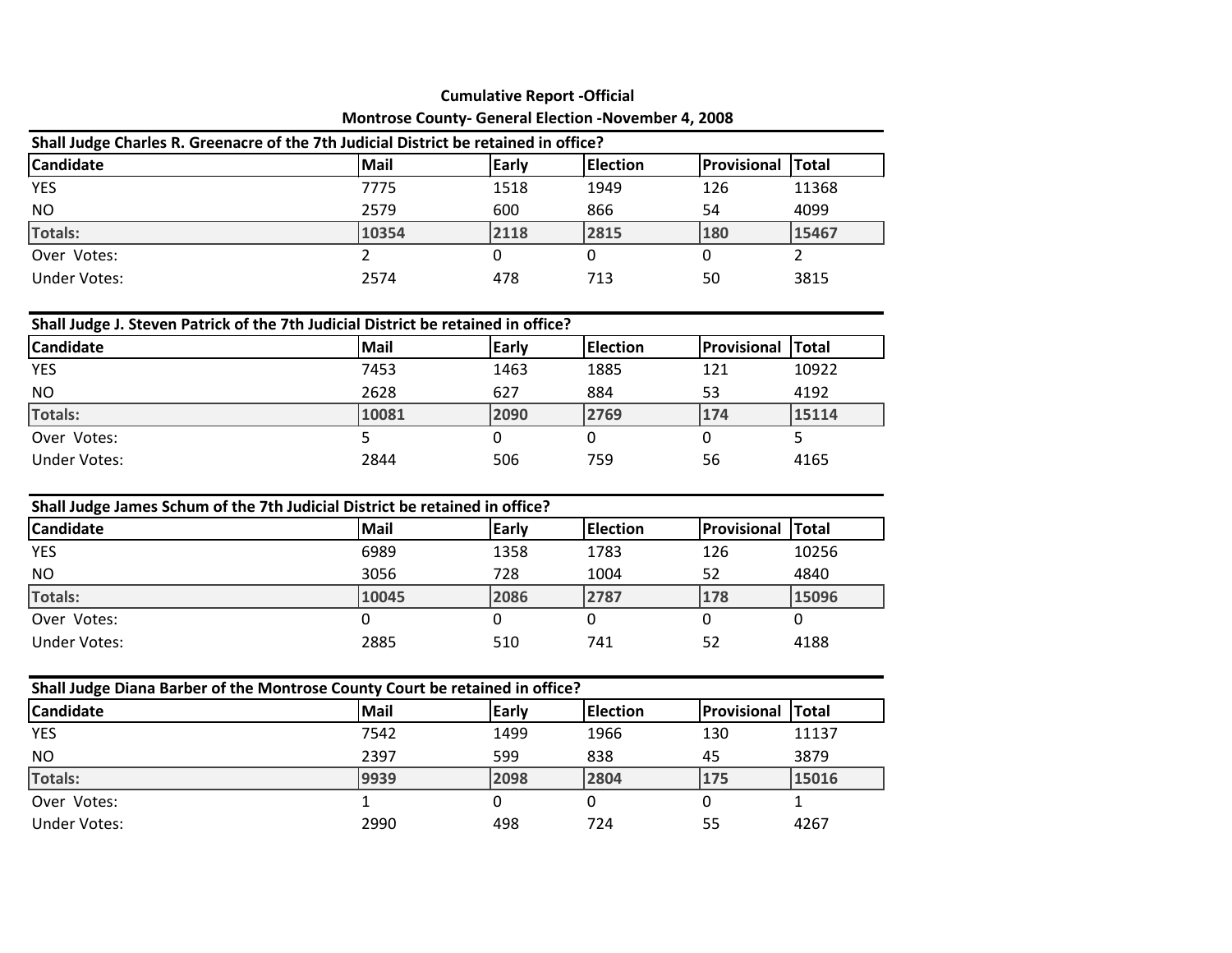| Montrose County- General Election -November 4, 2008 |       |       |                 |                    |                |  |  |  |
|-----------------------------------------------------|-------|-------|-----------------|--------------------|----------------|--|--|--|
| <b>County Commissioner District 1</b>               |       |       |                 |                    |                |  |  |  |
| Candidate                                           | Mail  | Early | <b>Election</b> | <b>Provisional</b> | Total          |  |  |  |
| Ronald D. Henderson                                 | 5572  | 1230  | 1677            | 99                 | 8578           |  |  |  |
| <b>Bill Patterson</b>                               | 4854  | 881   | 945             | 69                 | 6749           |  |  |  |
| Brent E. Wallace                                    | 1641  | 338   | 636             | 30                 | 2645           |  |  |  |
| <b>Totals:</b>                                      | 12067 | 2449  | 3258            | 198                | 17972          |  |  |  |
| Over Votes:                                         | 4     | 0     | 0               | 0                  | 4              |  |  |  |
| <b>Under Votes:</b>                                 | 859   | 147   | 270             | 32                 | 1308           |  |  |  |
| <b>County Commissioner District 3</b>               |       |       |                 |                    |                |  |  |  |
| Candidate                                           | Mail  | Early | <b>Election</b> | Provisional        | Total          |  |  |  |
| David S. White                                      | 7568  | 1630  | 2262            | 125                | 11585          |  |  |  |
| Timothy E. Walsh                                    | 4199  | 773   | 914             | 70                 | 5956           |  |  |  |
| <b>Totals:</b>                                      | 11767 | 2403  | 3176            | 195                | 17541          |  |  |  |
| Over Votes:                                         | 0     | 0     | 0               | $\mathbf 0$        | 0              |  |  |  |
| <b>Under Votes:</b>                                 | 1163  | 193   | 352             | 35                 | 1743           |  |  |  |
| <b>Amendment 46</b>                                 |       |       |                 |                    |                |  |  |  |
| Candidate                                           | Mail  | Early | <b>Election</b> | Provisional        | Total          |  |  |  |
| <b>YES</b>                                          | 5538  | 1065  | 1351            | 79                 | 8033           |  |  |  |
| <b>NO</b>                                           | 6465  | 1357  | 1856            | 110                | 9788           |  |  |  |
| <b>Totals:</b>                                      | 12003 | 2422  | 3207            | 189                | 17821          |  |  |  |
| Over Votes:                                         | 6     | 0     | 1               | $\mathbf 0$        | $\overline{7}$ |  |  |  |
| <b>Under Votes:</b>                                 | 921   | 174   | 320             | 41                 | 1456           |  |  |  |
| <b>Amendment 47</b>                                 |       |       |                 |                    |                |  |  |  |
| Candidate                                           | Mail  | Early | <b>Election</b> | Provisional        | Total          |  |  |  |
| <b>YES</b>                                          | 5737  | 1133  | 1236            | 75                 | 8181           |  |  |  |
| <b>NO</b>                                           | 6557  | 1329  | 2074            | 120                | 10080          |  |  |  |
| <b>Totals:</b>                                      | 12294 | 2462  | 3310            | 195                | 18261          |  |  |  |
| Over Votes:                                         | 9     | 0     | $\mathbf 0$     | $\mathbf 0$        | 9              |  |  |  |
| <b>Under Votes:</b>                                 | 627   | 134   | 218             | 35                 | 1014           |  |  |  |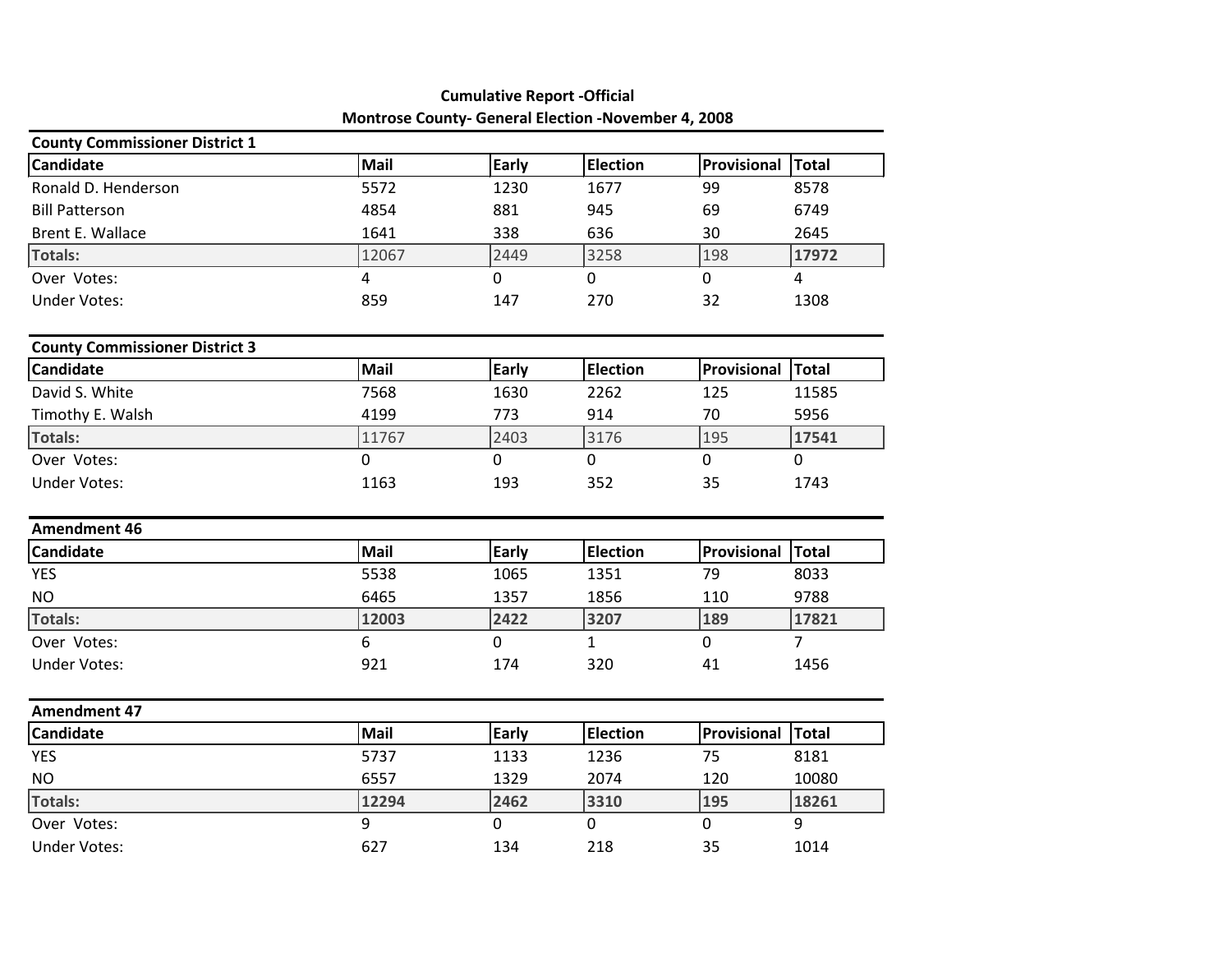|                     | Montrose County- General Election -November 4, 2008 |              |                 |              |                |
|---------------------|-----------------------------------------------------|--------------|-----------------|--------------|----------------|
| <b>Amendment 48</b> |                                                     |              |                 |              |                |
| <b>Candidate</b>    | Mail                                                | Early        | <b>Election</b> | Provisional  | Total          |
| <b>YES</b>          | 4177                                                | 876          | 1247            | 82           | 6382           |
| <b>NO</b>           | 8069                                                | 1594         | 2056            | 113          | 11832          |
| Totals:             | 12246                                               | 2470         | 3303            | 195          | 18214          |
| Over Votes:         | $\overline{4}$                                      | $\mathbf{0}$ | $\mathbf{0}$    | $\mathbf 0$  | $\overline{4}$ |
| <b>Under Votes:</b> | 680                                                 | 126          | 225             | 35           | 1066           |
| <b>Amendment 49</b> |                                                     |              |                 |              |                |
| <b>Candidate</b>    | Mail                                                | Early        | <b>Election</b> | Provisional  | Total          |
| <b>YES</b>          | 4940                                                | 911          | 1078            | 78           | 7007           |
| <b>NO</b>           | 7140                                                | 1510         | 2184            | 116          | 10950          |
| Totals:             | 12080                                               | 2421         | 3262            | 194          | 17957          |
| Over Votes:         | $\overline{2}$                                      | $\mathbf 0$  | $\mathbf{1}$    | $\mathbf 0$  | $\overline{3}$ |
| <b>Under Votes:</b> | 848                                                 | 175          | 265             | 36           | 1324           |
| <b>Amendment 50</b> |                                                     |              |                 |              |                |
| <b>Candidate</b>    | Mail                                                | Early        | <b>Election</b> | Provisional  | Total          |
| <b>YES</b>          | 6439                                                | 1248         | 1679            | 109          | 9475           |
| <b>NO</b>           | 5734                                                | 1188         | 1570            | 86           | 8578           |
| Totals:             | 12173                                               | 2436         | 3249            | 195          | 18053          |
| Over Votes:         | $\mathbf{1}$                                        | $\mathbf 0$  | $\mathbf{1}$    | $\mathbf{0}$ | $\overline{2}$ |
| <b>Under Votes:</b> | 756                                                 | 160          | 278             | 35           | 1229           |
| <b>Amendment 51</b> |                                                     |              |                 |              |                |
| <b>Candidate</b>    | Mail                                                | Early        | <b>Election</b> | Provisional  | Total          |
| <b>YES</b>          | 2967                                                | 592          | 686             | 45           | 4290           |
| $NO$                | 9306                                                | 1857         | 2607            | 154          | 13924          |
| Totals:             | 12273                                               | 2449         | 3293            | 199          | 18214          |
| Over Votes:         | $\overline{2}$                                      | 0            | $\mathbf{1}$    | $\mathbf 0$  | 3              |
| <b>Under Votes:</b> | 655                                                 | 147          | 234             | 31           | 1067           |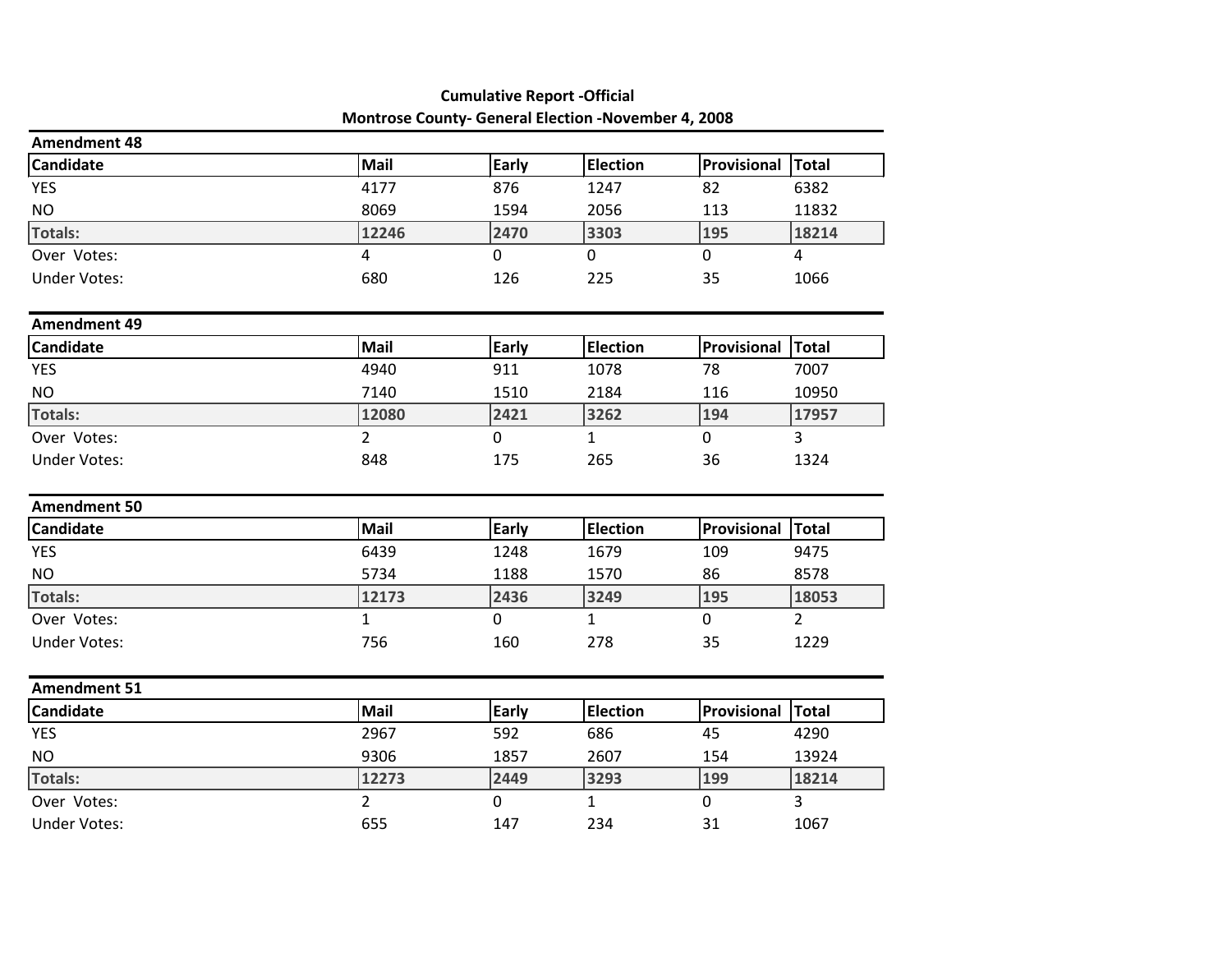|                     |                | Montrose County- General Election -November 4, 2008 |                 |             |                |  |  |
|---------------------|----------------|-----------------------------------------------------|-----------------|-------------|----------------|--|--|
| <b>Amendment 52</b> |                |                                                     |                 |             |                |  |  |
| <b>Candidate</b>    | Mail           | Early                                               | <b>Election</b> | Provisional | Total          |  |  |
| <b>YES</b>          | 4057           | 678                                                 | 919             | 73          | 5727           |  |  |
| <b>NO</b>           | 7992           | 1738                                                | 2292            | 122         | 12144          |  |  |
| <b>Totals:</b>      | 12049          | 2416                                                | 3211            | 195         | 17871          |  |  |
| Over Votes:         | $\overline{3}$ | $\mathbf 0$                                         | $\mathbf{1}$    | $\mathbf 0$ | $\overline{4}$ |  |  |
| <b>Under Votes:</b> | 878            | 180                                                 | 316             | 35          | 1409           |  |  |
| <b>Amendment 54</b> |                |                                                     |                 |             |                |  |  |
| Candidate           | Mail           | Early                                               | <b>Election</b> | Provisional | Total          |  |  |
| <b>YES</b>          | 6615           | 1185                                                | 1476            | 106         | 9382           |  |  |
| <b>NO</b>           | 5358           | 1184                                                | 1710            | 86          | 8338           |  |  |
| <b>Totals:</b>      | 11973          | 2369                                                | 3186            | 192         | 17720          |  |  |
| Over Votes:         | 5              | $\mathbf 0$                                         | 0               | $\mathbf 0$ | 5              |  |  |
| <b>Under Votes:</b> | 952            | 227                                                 | 342             | 38          | 1559           |  |  |
| <b>Amendment 58</b> |                |                                                     |                 |             |                |  |  |
| Candidate           | Mail           | <b>Early</b>                                        | <b>Election</b> | Provisional | Total          |  |  |
| <b>YES</b>          | 3547           | 669                                                 | 704             | 48          | 4968           |  |  |
| <b>NO</b>           | 8730           | 1773                                                | 2560            | 145         | 13208          |  |  |
| <b>Totals:</b>      | 12277          | 2442                                                | 3264            | 193         | 18176          |  |  |
| Over Votes:         | $\overline{2}$ | $\mathbf 0$                                         | $\mathbf 0$     | $\mathbf 0$ | $\overline{2}$ |  |  |
| <b>Under Votes:</b> | 651            | 154                                                 | 264             | 37          | 1106           |  |  |
| Amendment 59        |                |                                                     |                 |             |                |  |  |
| Candidate           | Mail           | Early                                               | <b>Election</b> | Provisional | Total          |  |  |
| <b>YES</b>          | 4110           | 840                                                 | 1227            | 99          | 6276           |  |  |
| <b>NO</b>           | 7903           | 1569                                                | 1990            | 93          | 11555          |  |  |
| <b>Totals:</b>      | 12013          | 2409                                                | 3217            | 192         | 17831          |  |  |
| Over Votes:         | 3              | $\mathbf 0$                                         | $\mathbf 0$     | $\mathbf 0$ | 3              |  |  |
| <b>Under Votes:</b> | 914            | 187                                                 | 311             | 38          | 1450           |  |  |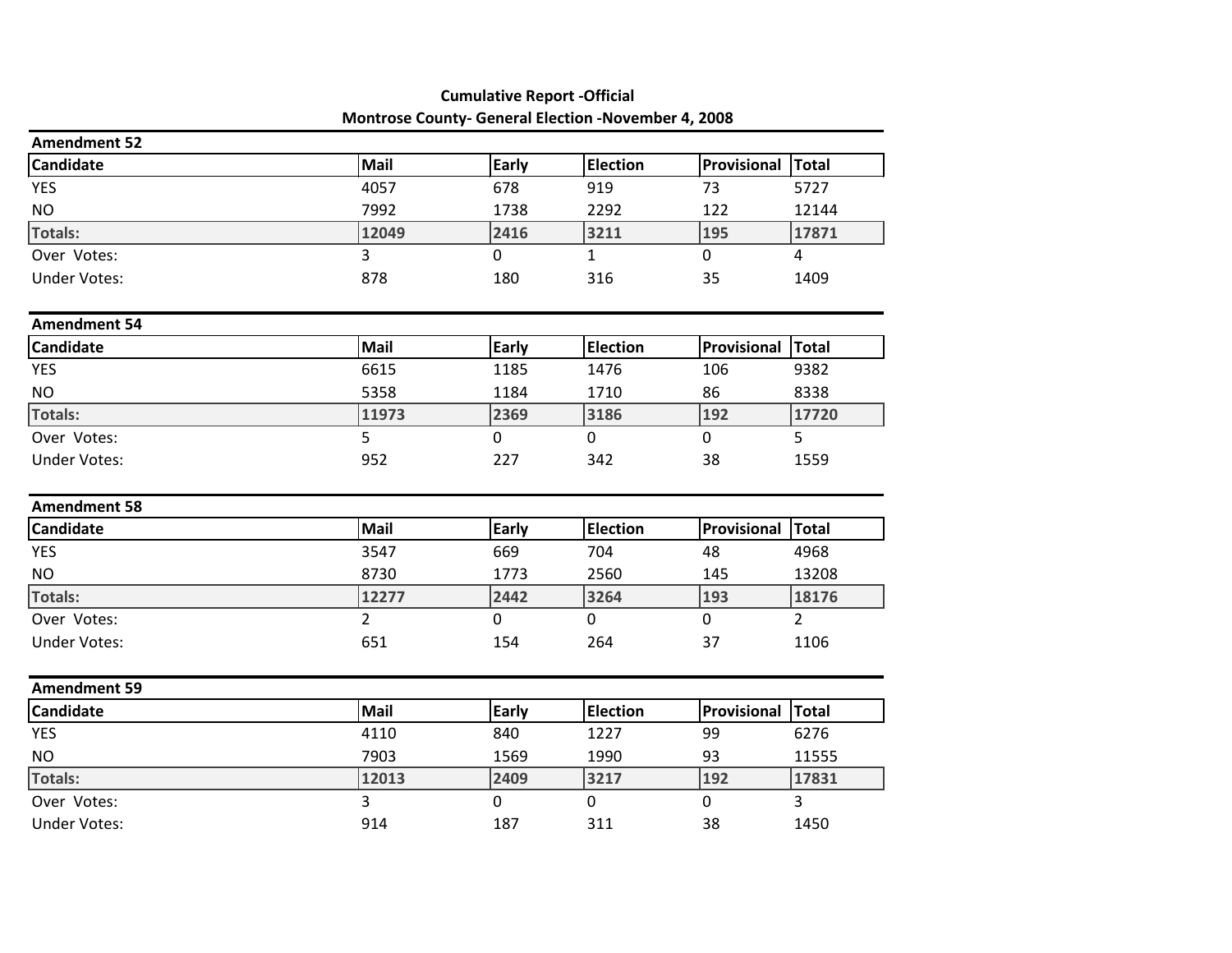|                     | Montrose County- General Election -November 4, 2008 |              |                 |             |                |
|---------------------|-----------------------------------------------------|--------------|-----------------|-------------|----------------|
| <b>Referendum L</b> |                                                     |              |                 |             |                |
| Candidate           | Mail                                                | Early        | <b>Election</b> | Provisional | Total          |
| <b>YES</b>          | 4408                                                | 907          | 1233            | 97          | 6645           |
| $NO$                | 7475                                                | 1461         | 1907            | 91          | 10934          |
| <b>Totals:</b>      | 11883                                               | 2368         | 3140            | 188         | 17579          |
| Over Votes:         | 3                                                   | $\mathbf 0$  | 0               | $\mathbf 0$ | 3              |
| <b>Under Votes:</b> | 1044                                                | 228          | 388             | 42          | 1702           |
| <b>Referendum M</b> |                                                     |              |                 |             |                |
| Candidate           | Mail                                                | <b>Early</b> | <b>Election</b> | Provisional | Total          |
| <b>YES</b>          | 5861                                                | 1151         | 1283            | 83          | 8378           |
| <b>NO</b>           | 5584                                                | 1157         | 1760            | 102         | 8603           |
| <b>Totals:</b>      | 11445                                               | 2308         | 3043            | 185         | 16981          |
| Over Votes:         | $\overline{4}$                                      | 0            | 0               | $\mathbf 0$ | 4              |
| <b>Under Votes:</b> | 1481                                                | 288          | 485             | 45          | 2299           |
| <b>Referendum N</b> |                                                     |              |                 |             |                |
| <b>Candidate</b>    | Mail                                                | <b>Early</b> | <b>Election</b> | Provisional | Total          |
| <b>YES</b>          | 6759                                                | 1264         | 1392            | 89          | 9504           |
| <b>NO</b>           | 4868                                                | 1050         | 1668            | 98          | 7684           |
| <b>Totals:</b>      | 11627                                               | 2314         | 3060            | 187         | 17188          |
| Over Votes:         | $\overline{4}$                                      | $\mathbf 0$  | $\overline{0}$  | $\mathbf 0$ | $\overline{4}$ |
| <b>Under Votes:</b> | 1299                                                | 282          | 468             | 43          | 2092           |
| Referendum O        |                                                     |              |                 |             |                |
| Candidate           | Mail                                                | Early        | <b>Election</b> | Provisional | <b>Total</b>   |
| <b>YES</b>          | 4867                                                | 965          | 1159            | 81          | 7072           |
| <b>NO</b>           | 6835                                                | 1364         | 1928            | 109         | 10236          |
| <b>Totals:</b>      | 11702                                               | 2329         | 3087            | 190         | 17308          |
| Over Votes:         | 3                                                   | 1            | 0               | $\pmb{0}$   | 4              |
| <b>Under Votes:</b> | 1225                                                | 266          | 441             | 40          | 1972           |